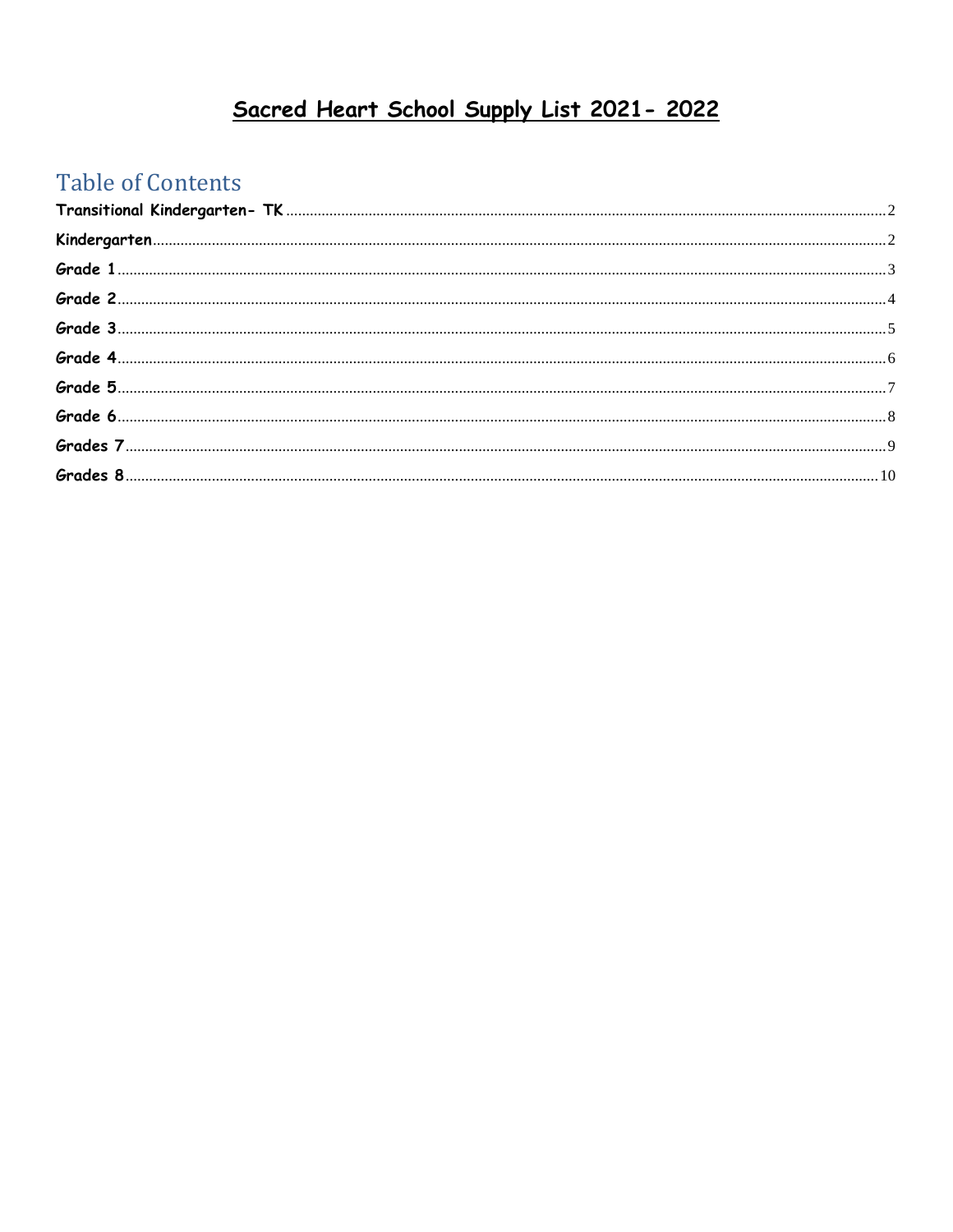#### **(Supplies should be labeled with student name and replaced as needed during the year**)

#### <span id="page-1-0"></span>**Transitional Kindergarten- TK**

1 Large Backpack – No wheels 1 Box 9oz. Dixie cups 1 Package of Napkins (200 count) 2 Roll of Paper Towels 1 Large box of Kleenex 1 Container of baby wipes 1 Box of washable markers 1 Bottle of "Elmer's" Washable School Glue 1 Bottle of Hand Sanitizer 10 "Elmer's" Glue Sticks 1 kids blunt tip scissors (approx. 5 inch) 2 Boxes of "Crayola" Crayons – 8 Count- Washable Large 1 large zipper pouch (for art supplies) - no boxes please 1 Family Picture 1 Container of Lysol Wipes 1 Can of Lysol Disinfectant Spray

1 Change of clothes in a large Zip lock bag (include student name on bag)

#### **3 Reams 500 sheets of Copy Paper – 8 ½ X 11 (must be 20lb. WHITE –NON RECYCLED –non hole punched – new in sealed package)**

#### <span id="page-1-1"></span>**Kindergarten**

2 Sturdy Folders with horizontal pockets (not plastic) 6 "Elmer's" Glue sticks 1 Pair of Scissors (Not plastic) 1 Box of Crayons (16 large) and 1 Box of Crayons (24 only)- –"Crayola" brand only 1 Large Zipper Pouch – NO BOXES 1 Large Backpack – No wheels 1 small box of Kleenex 2 Rolls of Paper Towels 1 Container of Baby Wipes 2 Containers of Clorox Wipes

1 Complete Change of Clothes including Underwear (Emergency change) (in ziploc bag with student's name)

**3 Reams 500 sheets of Copy Paper – 8 ½ X 11 (must be 20lb. WHITE –NON RECYCLED –non hole punched – new in sealed package) Sacred Heart School Supply List 2021- 2022**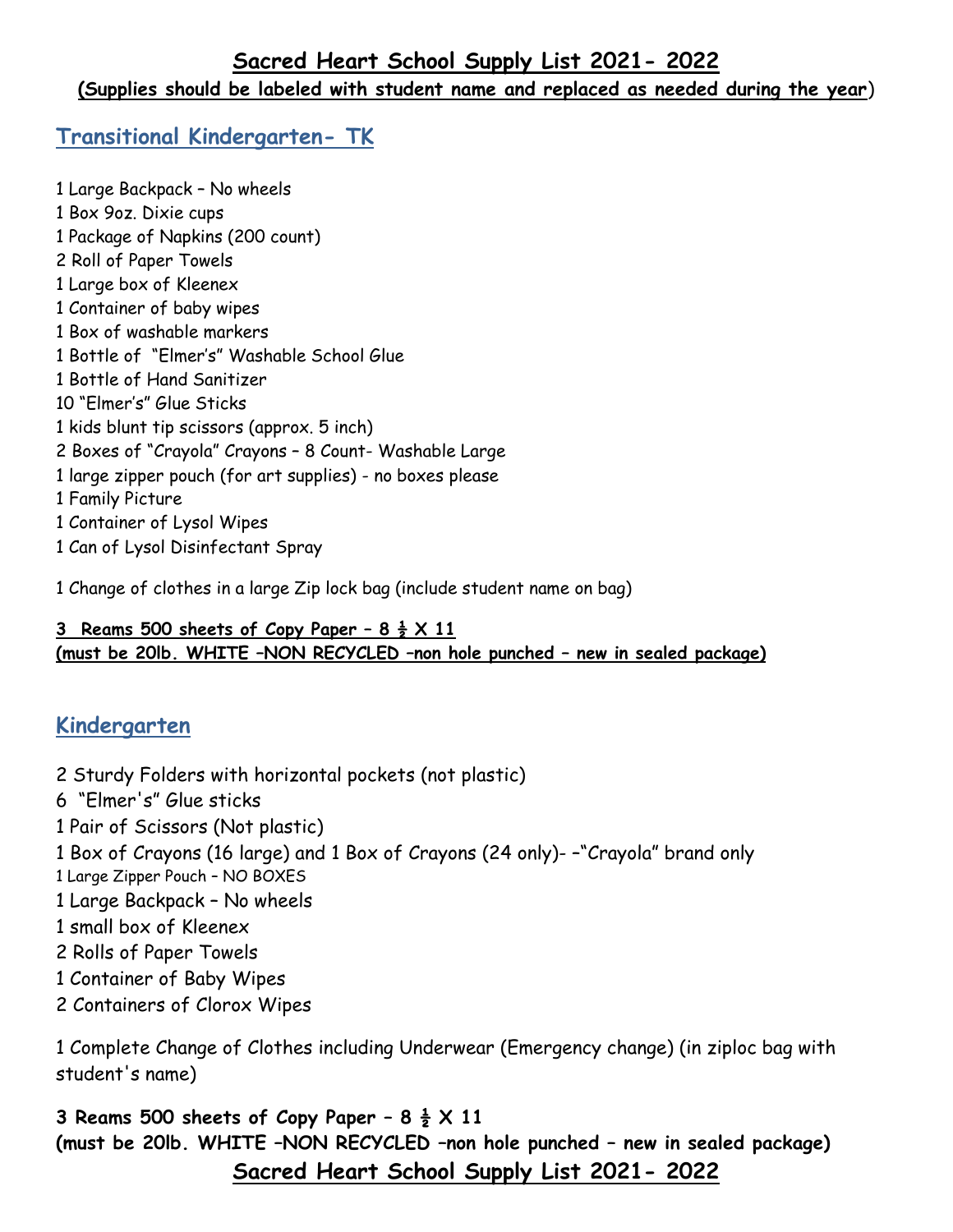<span id="page-2-0"></span>Class Folders- 2 pocket folders- (letter size) **1 of each color**:

- Red- Math
- Yellow- Writing
- Blue- Reading
- Purple- Religion
- Green- Science
- Orange- Social Studies
- Additional folder- 2 pocket folder can be any design and color
- 2 Boxes of Crayola Crayons (24 only)
- 2 Boxes of Crayola Markers (Thick, 8-10 ct.)
- 1 Pencil Pouch (approx. 10" X 7" size)
- 2 Large block erasers (pink or white)
- 2 Pairs of sharp scissors
- 12 Elmer's glue sticks
- 6 Ticonderoga #2 Pencils
- 1 Small bottle of Elmer's white glue
- 4 Large Expo Dry Erase Markers- red, black, blue, green
- 1 Plastic box with lid approx. -11wide x7x3 high. (Art box/extra supplies)
- 2 Large boxes of Kleenex Tissue
- 1 Large Roll of Paper Towels
- 1 Backpack No wheels
- 1 Container of Baby Wipes
- 2 Containers of Clorox or Lysol Wipes (75 ct or more)

#### **3 Reams 500 sheets of Copy Paper – 8 ½ X 11 (must be 20lb. WHITE –NON RECYCLED –non hole punched – new in sealed package**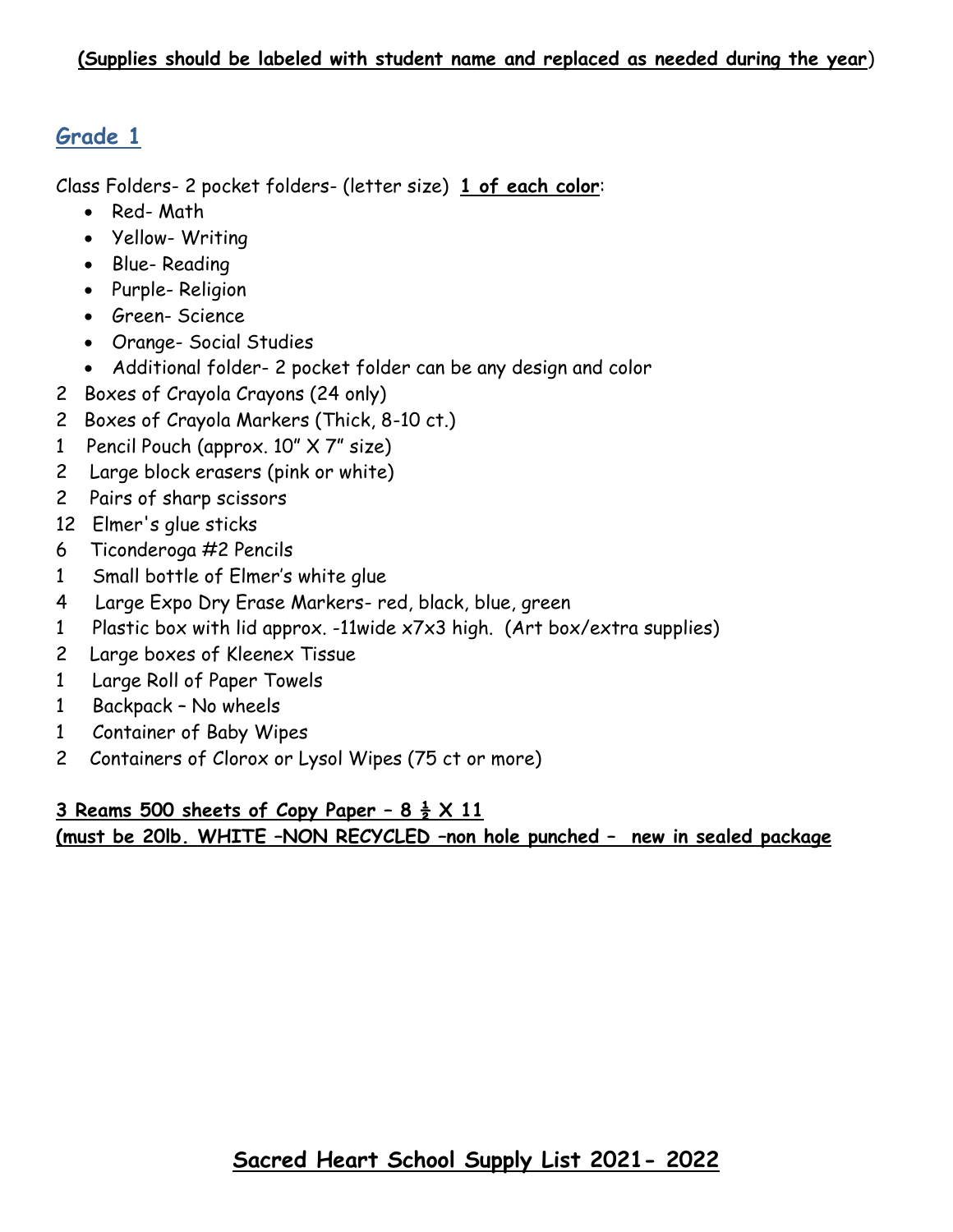- <span id="page-3-0"></span>1 Backpack- wheels are acceptable
- 1 Reusable water bottle
- 1 Standard size pencil box (no giant boxes please). Pencil Pouches are acceptable.
- 3 Stretchable fabric textbook Covers- (Jumbo)
- 2 Boxes of #2 pencils (12 count)- sharpened please!
- 1 Manual pencil sharpener (with shavings catcher)
- 4 White erasers
- 2 Boxes of 24 count Crayola crayons
- 1 Pack washable markers (8-10 count), non-scented
- 1 Pack colored pencils (12- pack)
- 4 Glue sticks
- 1 Small bottle of Elmer's white glue
- 1 12 inch ruler with inches and metric (not folding type)
- 4 **Large** dry-erase markers (black only- no fine point)
- 2 Highlighter markers
- 1 Scissors (metal, not plastic)
- 1 Set of ear buds in labeled Ziplock bag (new students only)
- 1 Box of Kleenex tissues
- 1 Green plastic folder
- 1 Blue plastic folder (with prongs)
- 1 Red plastic folder (with prongs)
- 1 Tub of Clorox Wipes

\* **Grade 2 \*Please remove all packaging from erasers, glue sticks, pencils, scissors, ruler, dry erase markers and highlighters. Crayons and watercolor markers are to be left in their boxes.**

**3 Reams 500 sheets of Copy Paper – 8 ½ X 11 (must be 20lb. WHITE –NON RECYCLED –non hole punched –new in sealed package)**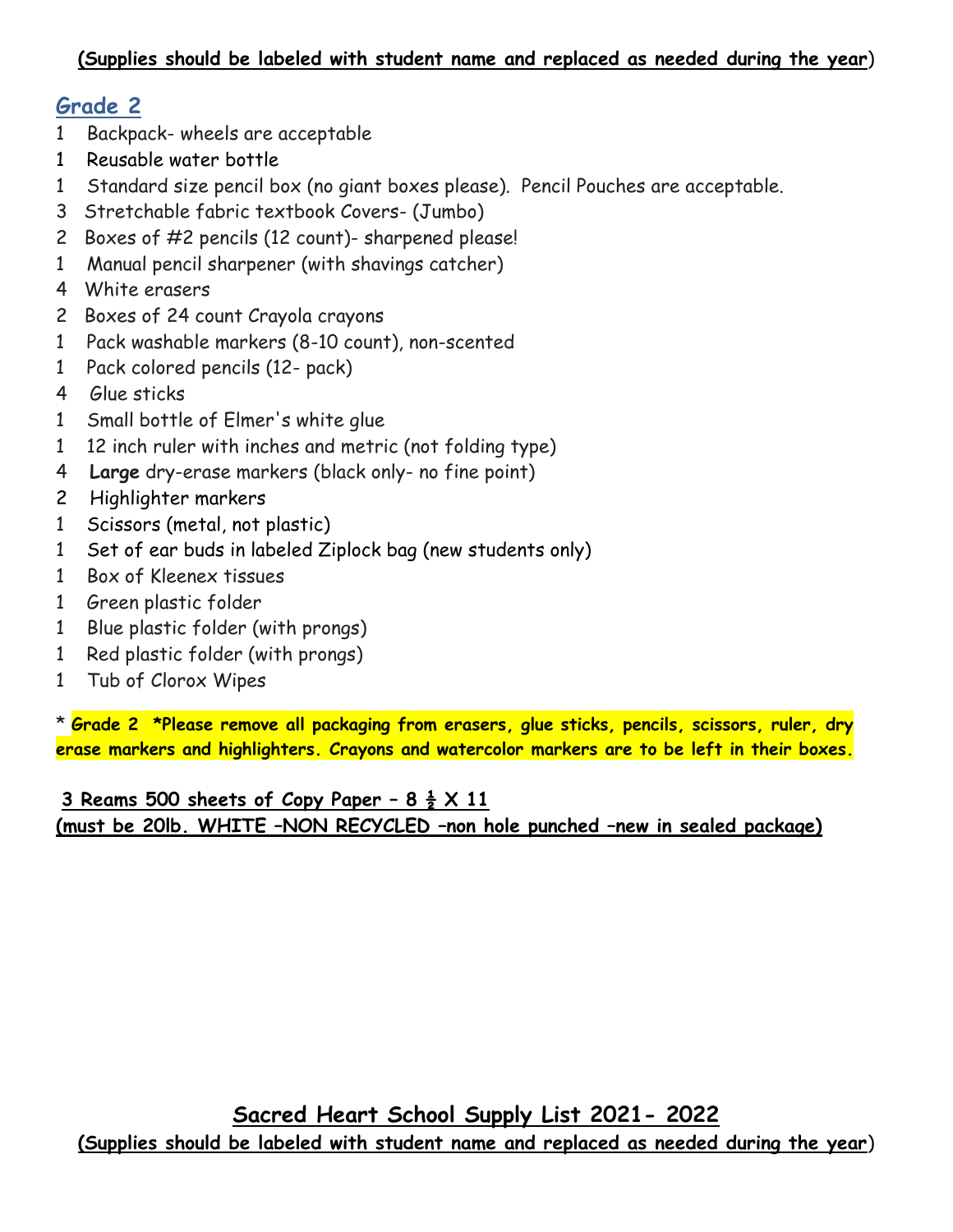- <span id="page-4-0"></span>1 Box of #2 Pencils (12 count)
- 1 Pencil pouch
- 1 Pkg. Red Pens
- 2 Erasers [Staedtler white erasers]
- 4 Two pocket folders
- 2 Five-Star 2- Subject notebooks- College ruled
- 2 Composition notebooks- College Ruled
- 1 12 inch ruler
- 1 Pair of Scissors
- 1 Manual Pencil sharpener (with shavings catcher)
- 1 Pkg. Markers (thin or thick point)-> 8-10 only
- 1 Pack Colored pencils (no more than 24 count)
- 1 Box of Crayons (no more than 24 count)
- 1 Box of Crayola Oil Pastels (16 or 28 count)
- 2 Glue sticks
- 1 Bottle of **clear** Elmer's Glue
- 5 **Jumbo** Stretchable fabric book covers
- 1 Four Pack Dry-erase markers- black, blue, red or green are all fine
- 1 Dry-erase Eraser
- 2 Highlighters (any color)
- 1 Package  $3 \times 5$  index cards (any color)
- 1 Package 3 x 3 Sticky notes (any color)
- 
- 2 Containers of Baby Wipes **student's name!!!\*\*\***
- 1 Container Clorox wipes- (anti-bacterial)
- 2 Large boxes of Kleenex tissues
- 1 Backpack (wheels are fine) all acceptable

#### **3 Reams 500 sheets of Copy Paper – 8 ½ X 11 (must be 20lb. WHITE –NON RECYCLED –non hole punched – new in sealed package)**

\*Assignment Book (paid for at registration – will be given to students when school starts)

# 1 Set of ear buds **\*\*\*Please label everything with**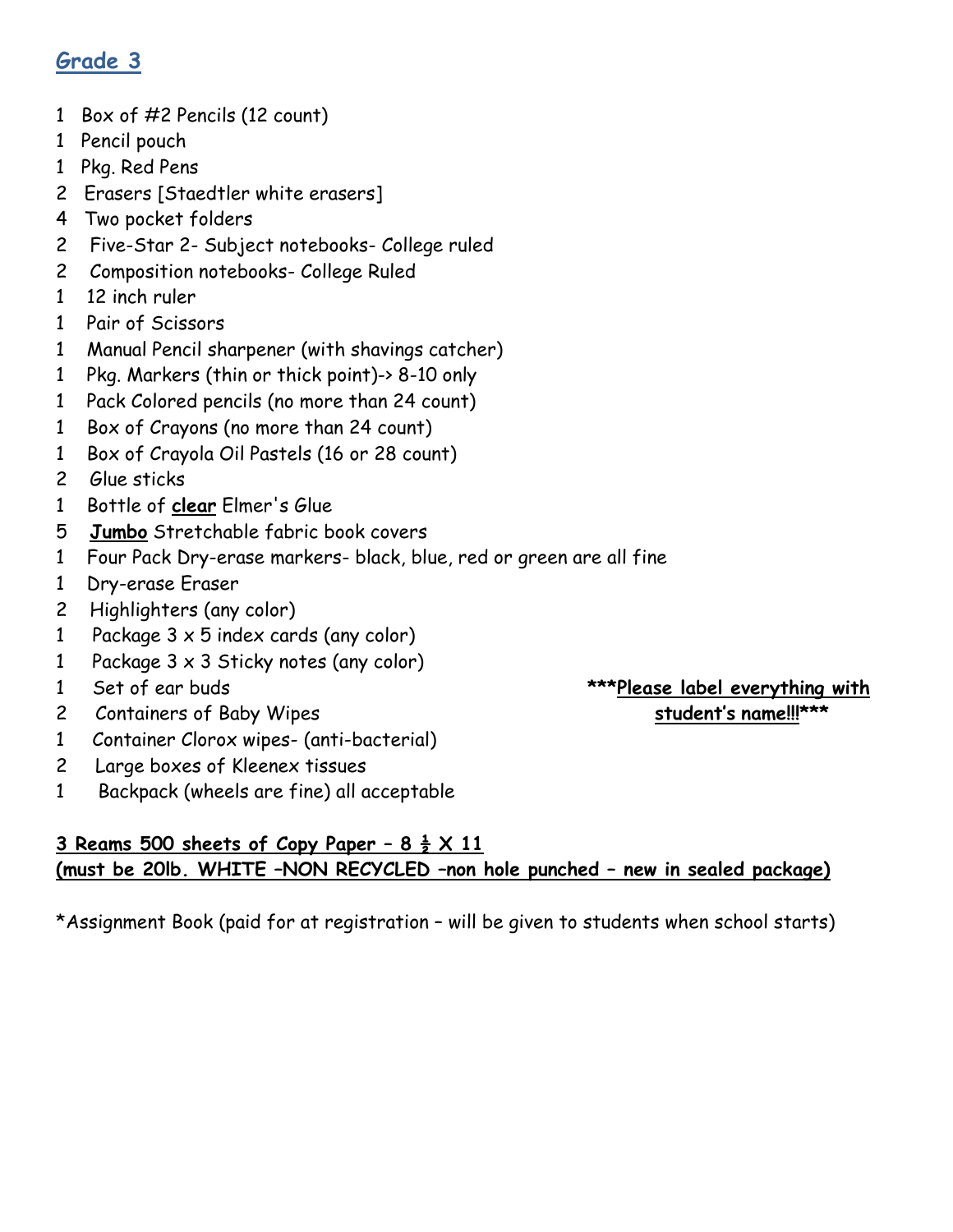## **Sacred Heart School Supply List 2021- 2022**

#### **(Supplies should be labeled with student name and replaced as needed during the year**)

## <span id="page-5-0"></span>**Grade 4**

- 1 Package of 12- #2 Pencils
- 1 Small manual pencil sharpener with shavings container attachment
- 2 Red pens
- 2 Pens (blue or black ink)
- 2 Highlighters
- 1 Pink eraser
- 1 Small stapler
- 1 Standard size Clipboard
- 1 Cloth Pouch (to store pencils, pens, eraser, ruler, highlighters, and stapler)
- 1 12" ruler with inches and metric
- 1 Pointed tip scissors
- 1 Box of Crayola Crayons- 24 count
- 1 Box of Washable Markers (10 count- primary colors only- no scented)
- 1 Pack of Colored Pencils- 12 count
- 4 Dry erase markers
- 1 Set of Watercolors
- 2 Large or (4) Small Glue Sticks
- 1 Bottle of Rubber Cement
- 1 Package of 4 X 6 index cards
- 2 Packages- 1 Each of Post-it Notes (3 X 3 size) AND 1 Tab Size (1 and 7/8 X 1 and 7/8)
- 6 Single subject notebooks College ruled (one for each subject)
- 5 Jumbo stretch book covers
- 1 Set of ear buds/ headphones (No Airpods please)
- 1 Backpack
- 1 Reusable Water Bottle
- 1 Beach or Bath Towel (for class outside)
- 2 Large boxes of Kleenex
- 1 Container of antibacterial wipes for cleaning desks
- 2 Rolls of Paper Towels
- 1 Storage Crate to store supplies (Target or Walmart)



## **3** Reams 500 sheets of Copy Paper  $-8\frac{1}{2} \times 11$ **(must be 20lb. WHITE –NON RECYCLED –non hole punched – new in sealed package)**

\*Assignment Book (paid for at registration – will be given to students when school starts)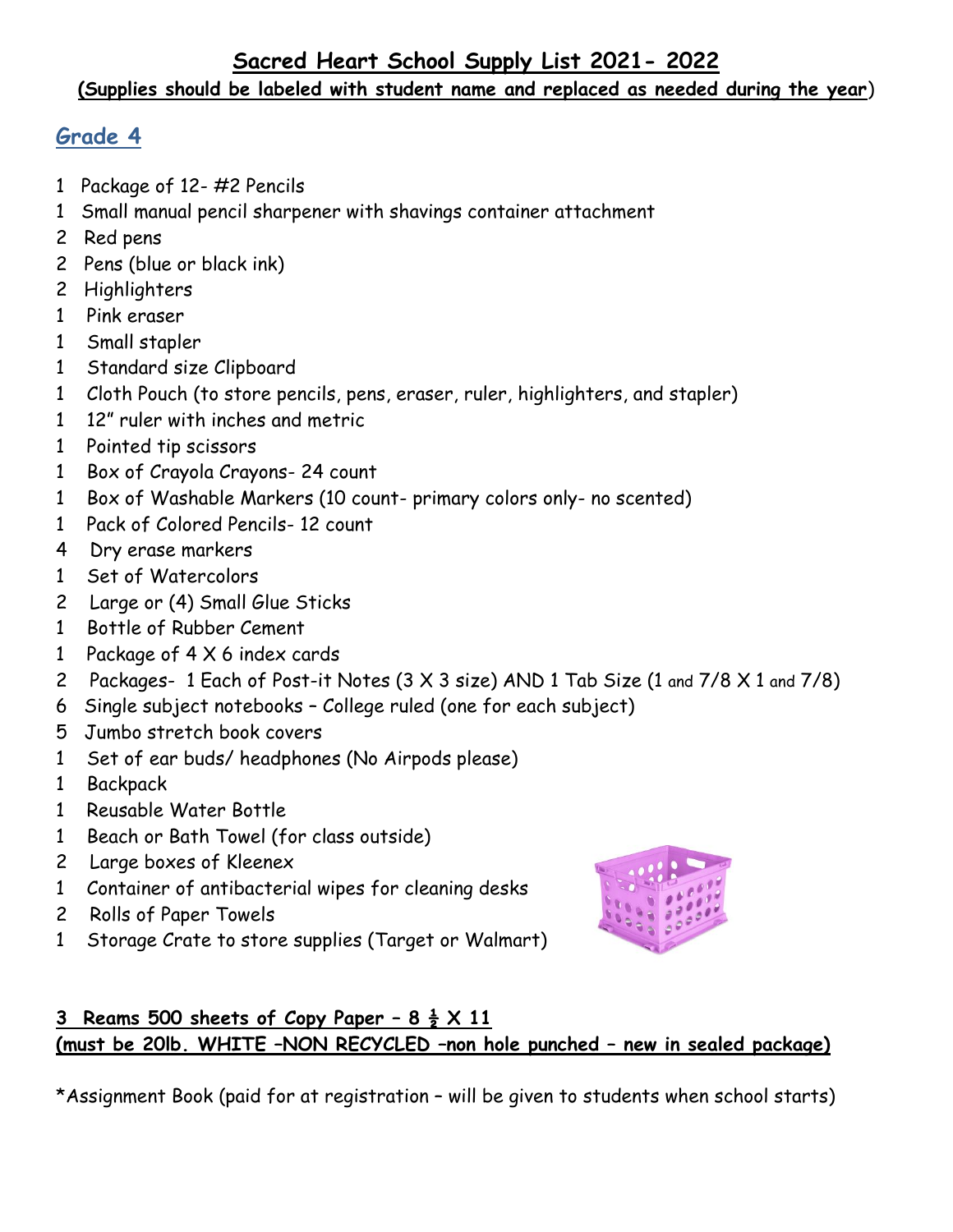<span id="page-6-0"></span>\*Each 5th grader is required to purchase a Bible from the office, to be used in grades 5-8. \$18.00 \*Bible tab set purchased through school office (\$7.00)

- 2 Blue or black pens (no erasable ink)
- 2 Red pens-not a marker
- 1 Pencil Box
- 1 Pink or white eraser
- 1 Pack Colored markers
- 1 Pack Colored pencils
- 1 12" ruler with inches
- 2 White out tapes
- 1 Pair of Scissors sharp, pointed
- 1 Bottle of Rubber Cement
- 4 Glue Sticks (Big)
- 2 Large boxes of Kleenex
- 2 Rolls of paper towels
- 4 Thick Dry-erase markers
- 2 Highlighters (different colors)
- 5 One subject notebooks (college ruled)
- 1 Plastic box for art supplies
- 2 Pkg. of Baby Wipes
- 1 Post-it note pad (size 3x3)
- 1 Box of Large Ziplock Bags (gallon size)
- 1 Set of Ear Buds for computer

#### **3** Reams 500 sheets of Copy Paper  $-8\frac{1}{2} \times 11$ **(must be 20lb. WHITE –NON RECYCLED –non hole punched –new in sealed package)**

\*Assignment Book (paid for at registration – will be given to students when school starts)

\*\*\*5th graders will be asked to purchase novels for reading class as needed throughout the year. The 5th grade teacher will inform parents in advance of this purchase.\*\*\*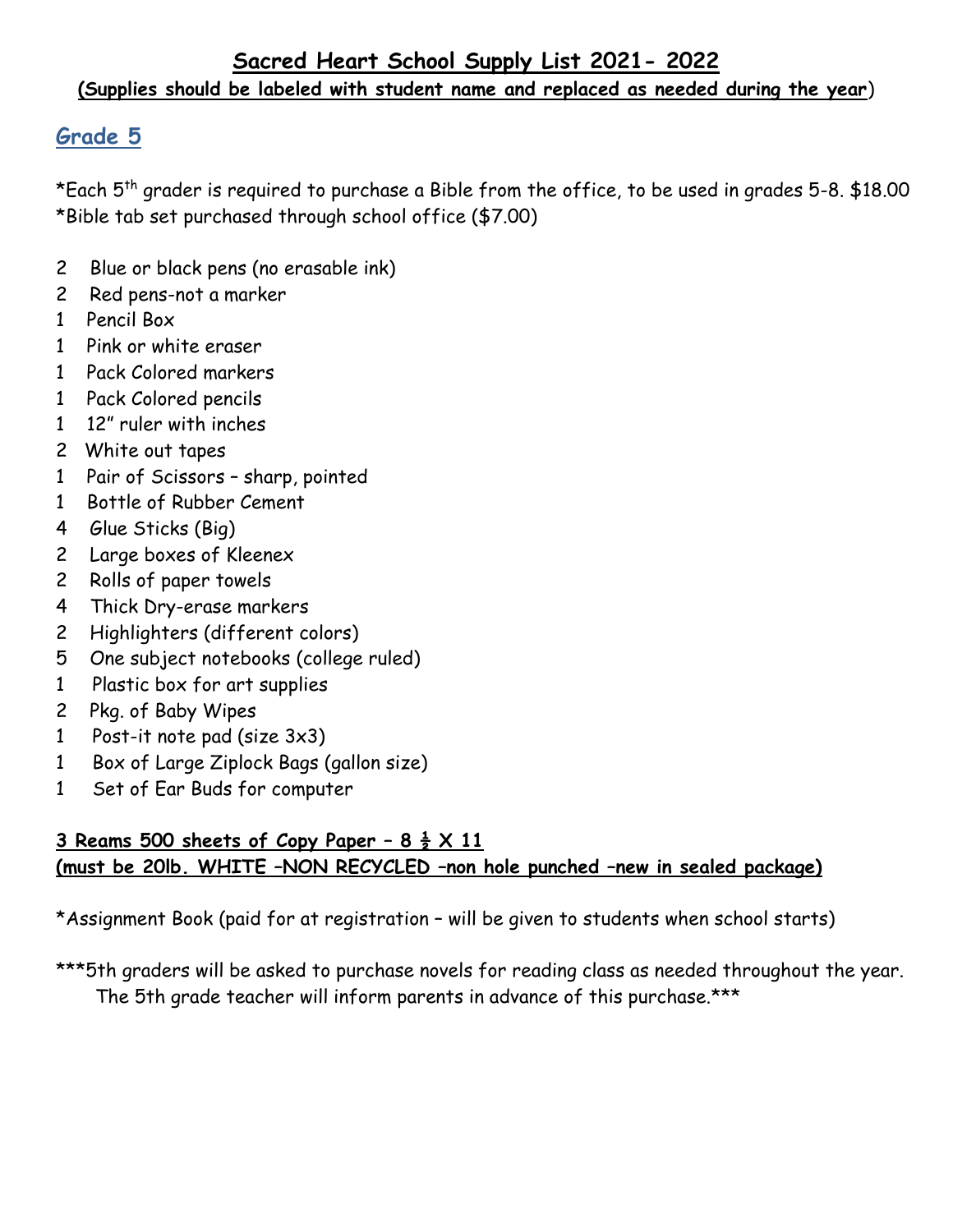### **Sacred Heart School Supply List 2021- 2022**

#### **(Supplies should be labeled with student name and replaced as needed during the year**)

## <span id="page-7-0"></span>**Grade 6**

Scientific calculator Dictionary/Thesaurus Bible (purchased in grade 5) 1 Box #2 Pencils or mechanical pencils Erasers (as needed) 2 Red pens 1 Box of Black Pens 2 Black Sharpies- (fine point, for outlining writing) 1 Black Sharpie- (normal point) Notebook paper – College Rule [will be used all year] Graph Paper (optional; some may choose to use this in math instead of lined paper) Clear Plastic Box (Art Box (14 3/8" L x \*8<sup>th</sup> grade only- supplies for Mask project (paint, decorations, etc.) for 2<sup>nd</sup> trimester art project 8 1/2" W x 6"H – NOTHING BIGGER) Pencil pouch – (NO BOXES) 12" Ruler with metric and inches Large white liquid glue 2 Large (4 small) glue sticks Colored Pencils Colored Markers Sharp Scissors Highlighters 3 Dry erase markers & Dry Erase Board (small to keep in desk) 3 Single Subject Notebooks (for notes) 5 Folders (must be able to stand; 2 are used for shielding during testing) White out tape ONLY – no liquid white out is allowed 5 Fabric Book Covers- JUMBO size 2 Boxes of Kleenex 2 Boxes of Wipes (Baby wipes are okay, used for cleaning hands and desk tops) 1 Roll of Paper Towel 1 Bottle Hand Sanitizer **3 Reams 500 sheets of Copy Paper – 8 ½ X 11** 

# **(must be 20lb. WHITE –NON RECYCLED –non hole punched – new in sealed package)**

\*Assignment Book (paid for at registration – will be given to students when school starts)

\*\*\*6th graders will be asked to purchase novels for reading class as needed throughout the year. Mrs. Gutierrez will inform parents in advance of these needs.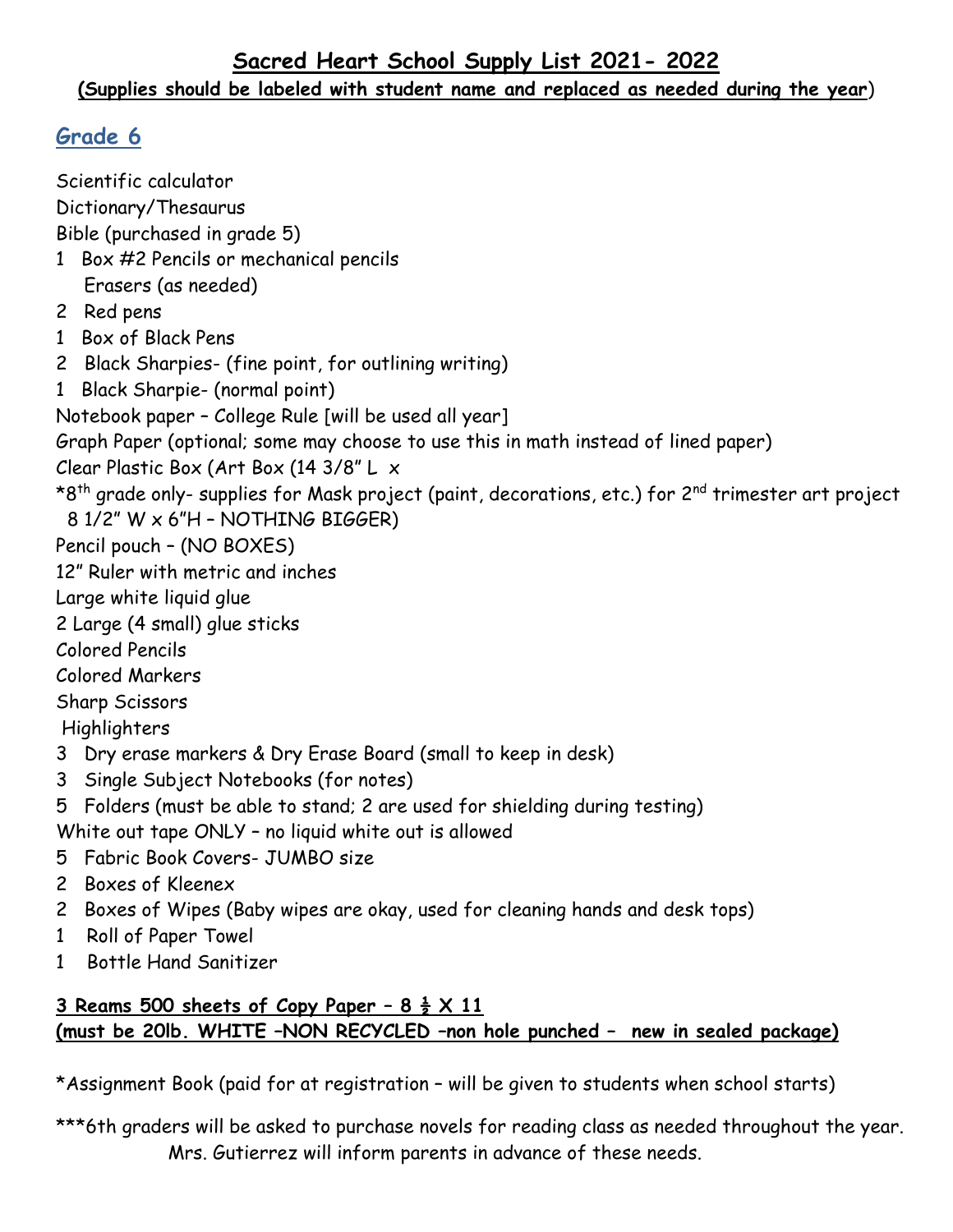#### **Sacred Heart School Supply List 2021- 2022 (Supplies should be labeled with student name and replaced as needed during the year**)

## <span id="page-8-0"></span>**Grades 7**

1 3 ring binder (2" or 3") with 6 tab dividers to keep returned graded homework and class work in. **NO TRAPPER KEEPERS or thick binders with pockets etc!!!!!!!!!!!!!!!**

Bible (purchased in grade 5)

- 4 Ballpoint Pens (black or blue ink ONLY)
- 4 Ballpoint Red Pens
- 1 Pkg. Colored markers
- 1 Pkg. Colored pencils
- 1 Sketch Book- (8**1/2** X 11 size)
- 2 Canvases  $(9 \times 11 \text{ or } 8 \times 10 \text{ size})$
- 1 Sharp Scissors
- 8 Glue sticks
- 1 Pkg. of #2 pencils 48 Count- (needed at all times)
- 1 Pencil pouch (not box)
- 1 Hi Polymer Eraser (Pentel or Staedtler Mars Plastic)
- 1 Pkg. Notebook paper (300 count and college ruled)
- 1 Spiral notebook with graph paper
- 1 12 inch ruler with inches and metric system
- 4 Large boxes of Kleenex
- 1 Container of disinfecting wipes
- 6 Spiral Notebooks
- 1 Merriam Webster Dictionary Collegiate Level (paperback)
- 3 Highlighter markers (different colors)
- 1 Set of Water Colors
- 1 Plastic box for art supplies
- 1 Small 3 ring hole punch
- 5 Dry erase markers

White Out Tape- (NO liquid white out)

1 Set of ear buds for computer (new students only)

#### **3 Reams 500 sheets of Copy Paper – 8 ½ X 11 (must be 20lb. WHITE –NON RECYCLED – non hole punched – new in sealed package).**

\* Assignment Book (paid for at registration – will be given to students when school starts)

 $7<sup>th</sup>$  and  $8<sup>th</sup>$  graders will be asked to purchase novels for reading class as needed through the year. Mrs. Wick will inform parents in advance of these needs.

**\*\*Supplies will be checked on the first day of school by each teacher**.\*\*